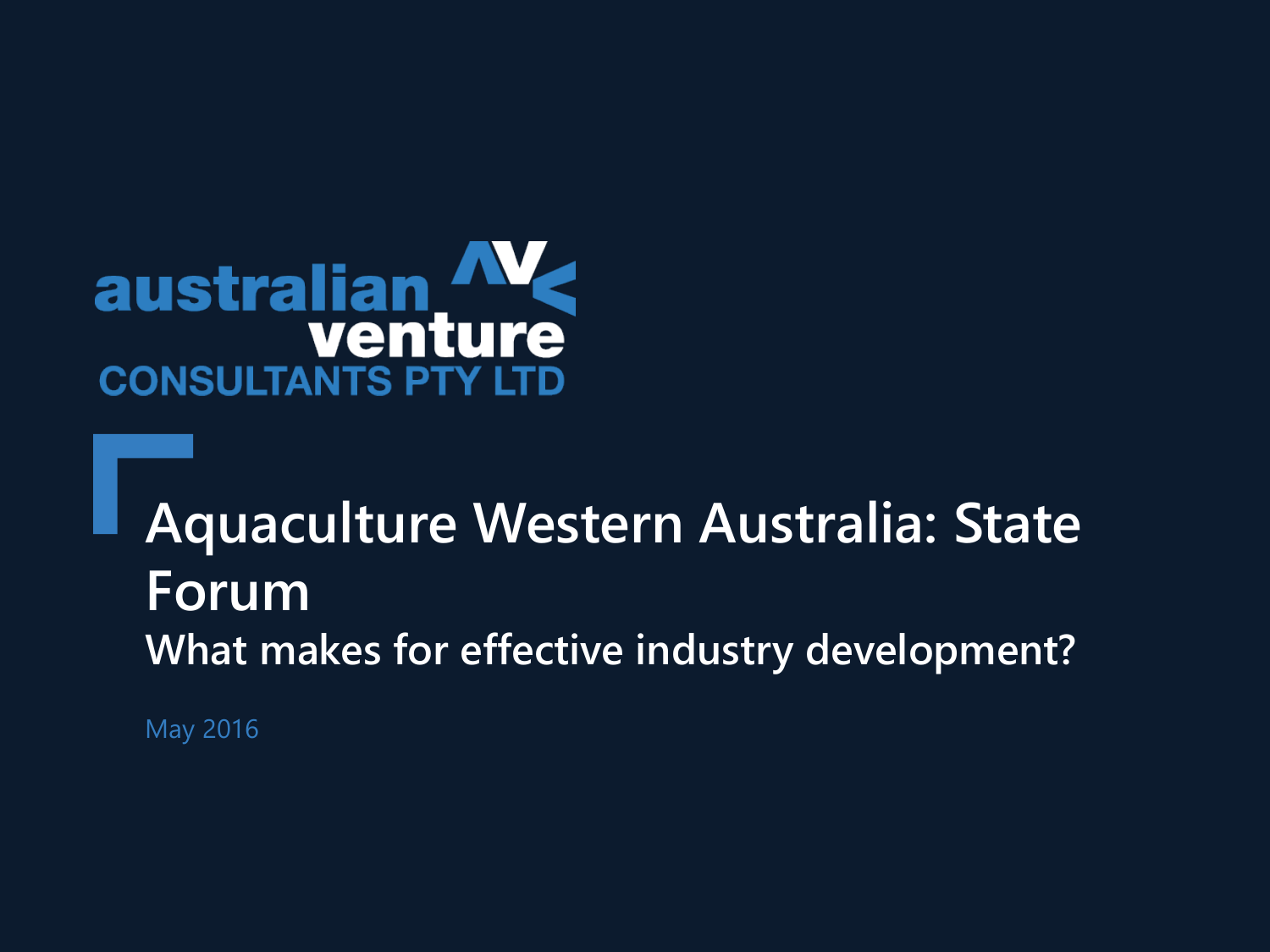## **The basic ingredients…**

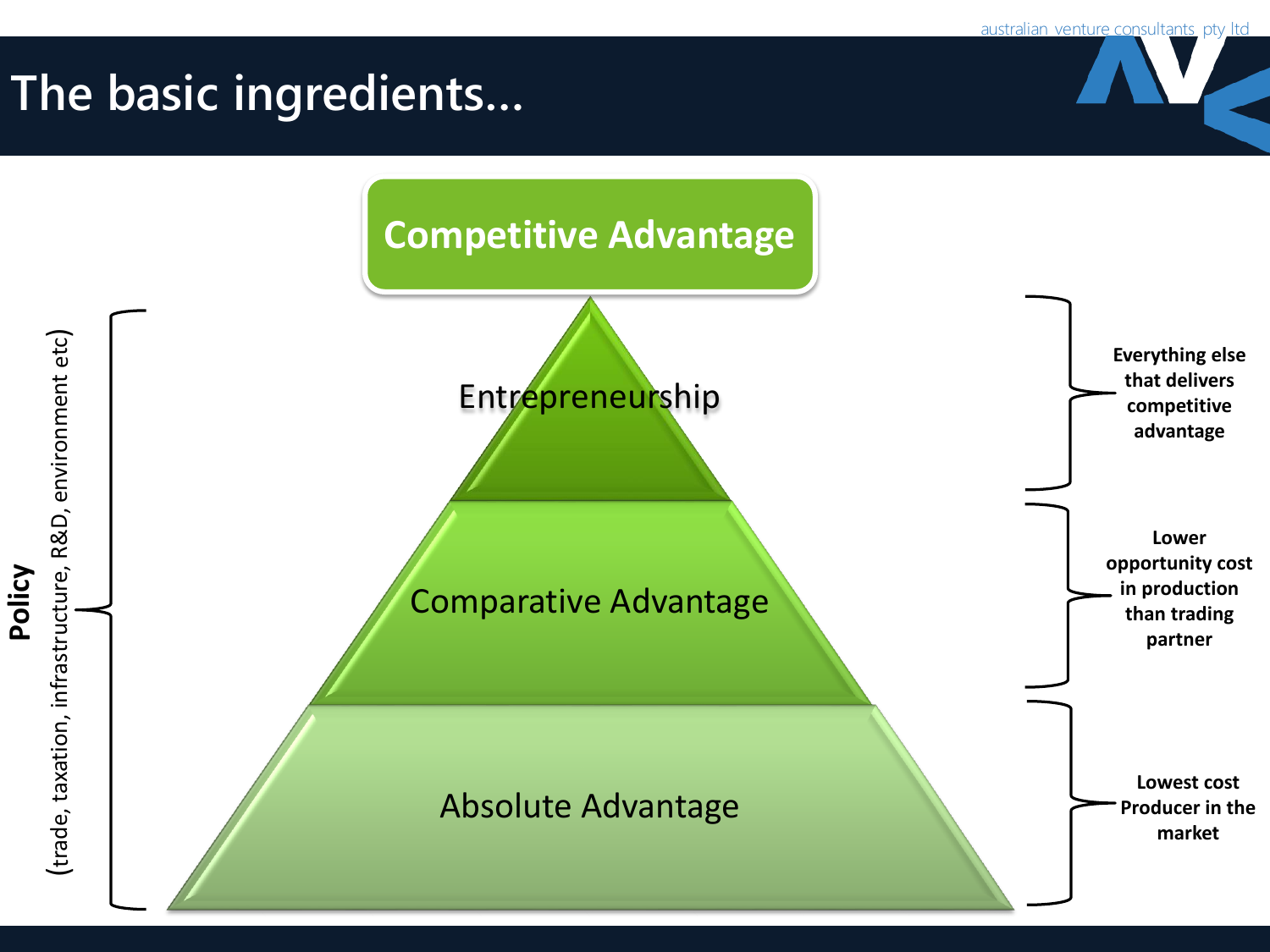Rest of World

## **Case in point: Pilbara iron ore industry…**

- Absolute and comparative advantage in regional steel market
- ~\$50 billion industry directly employing ~60,000 people, but it took 50 years and some extraordinary external circumstances

**Large Pilbara Producers**

#### **Sources of advantage:**

Large and diverse iron ore resource

Brazil

- Proximity to major global steel manufacturing market
- Very significant long term private investment in infrastructure

**Large Pilbara Producers**

 Western Australian Government State Agreements that facilitated the necessary investment in that infrastructure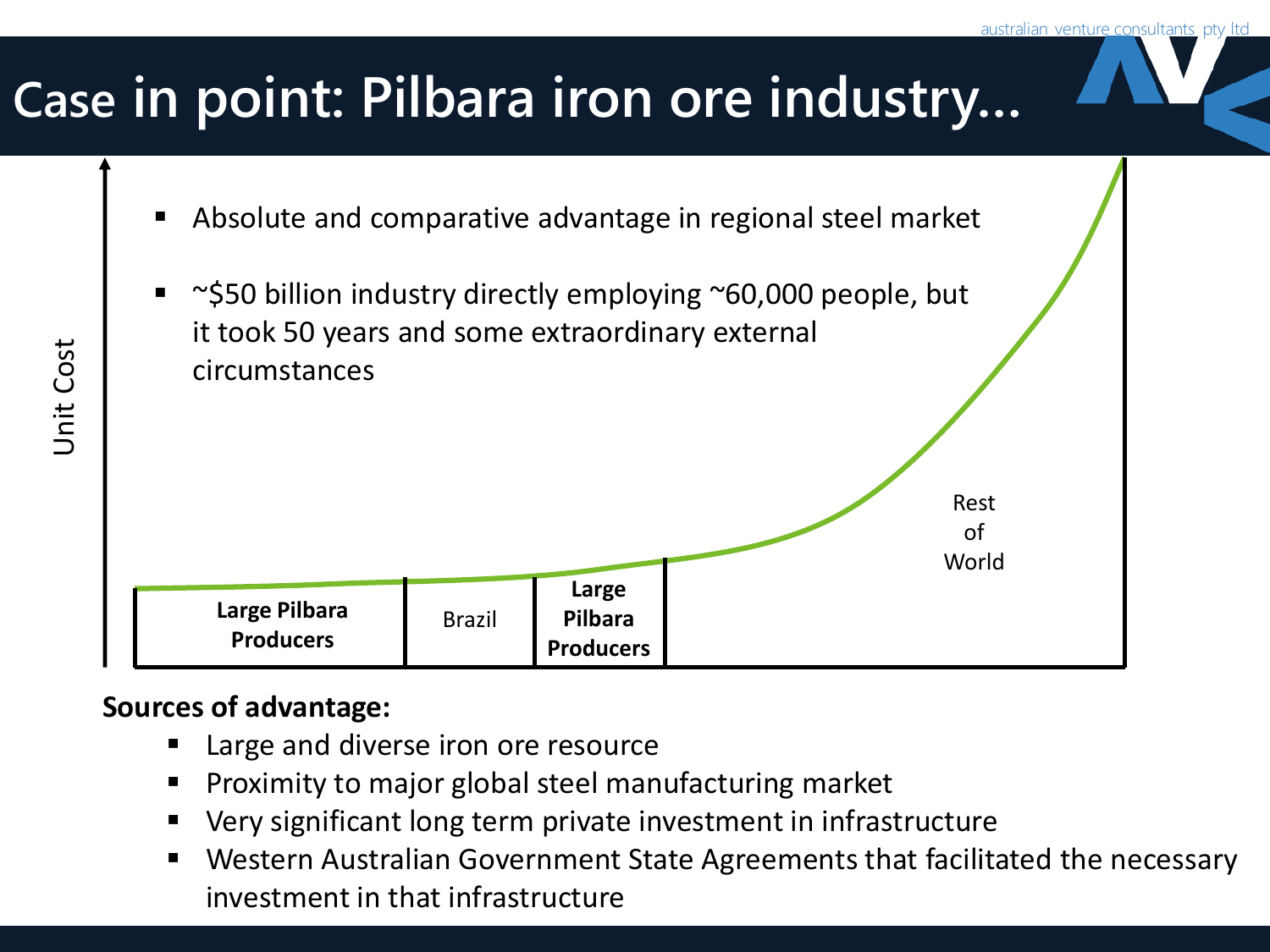**What is the resource that might underpin a Western Australian comparative advantage in aquaculture?**

- Relatively low nutrient waters
- Vast tracts of coastal open ocean
- Significant climatic variation along the coast
- Native species diversity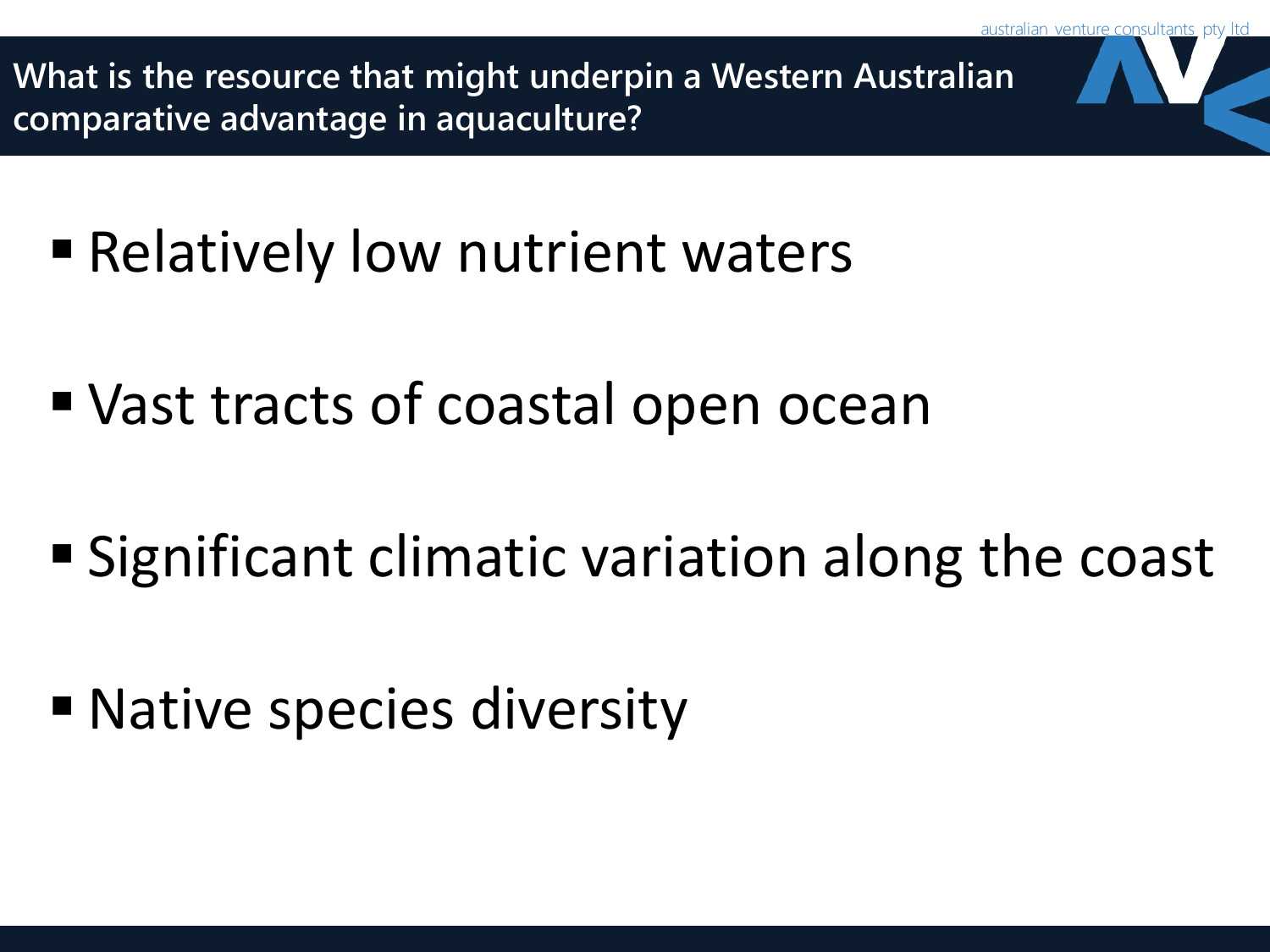### **Proximity to Asia is an opportunity, but it is also a double-edged sword when it comes to aquaculture…**

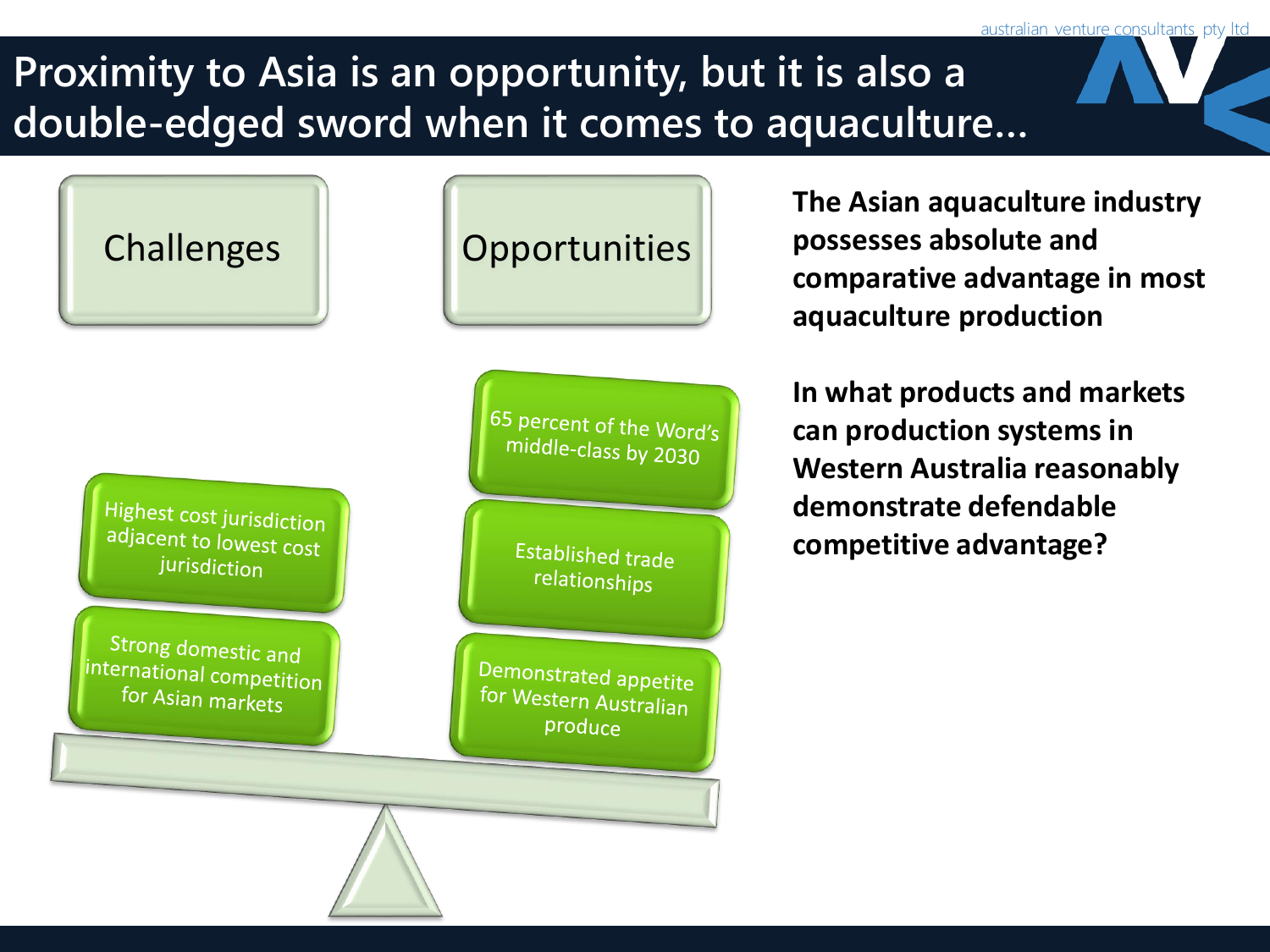### **Infrastructure is arguably the single biggest challenge for Western Australian aquaculture…**

- **Basic infrastructure requirements revolves around typical maritime shore-side facilities:**
	- o Wharfs, jetty's and landings
	- o Low level cargo handling (cranes etc)
	- o Laydown areas
	- o Serviced sheds and offices
	- o *However, this is readily available at only a handful of existing locations along the Western Australian coastline*
- **Competent inbound logistics is useful:**
	- Feed is a major cost for most operations and needs to be imported
	- $\blacksquare$  Efficient movement of human resources
- **Effective cold-chain connectivity is a major challenge through-out much of regional Western Australia:**
	- $\circ$  Cold chain connectivity into major hubs is key to being competitive in domestic and international seafood markets
	- o Tyranny of distance and lack of critical mass of cargo undermines the economics of investment in cold-chain logistics
	- o *Need to collaborate with other sectors to get the economics*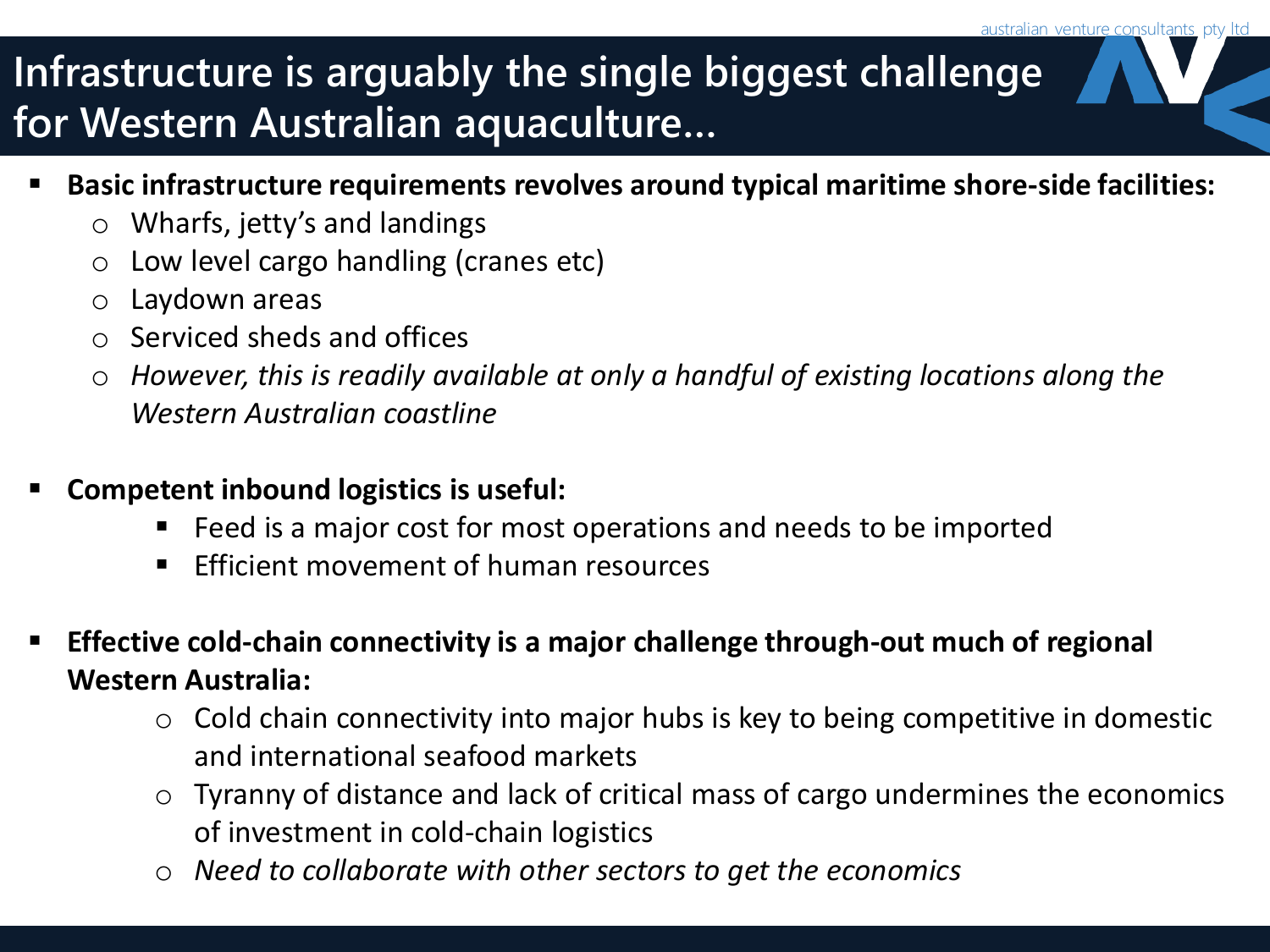## **Regional development policy principles…**

- Underpinned by foreign trade policy, ,most contemporary Australian (and therefore Western Australian) industry policy is anchored in principles of *liassez fair*
- Substantive application of policy tools that provide legislated or regulated competitive advantage to domestic industry are rarely considered, and exist either as legacies from historical policy or for extraordinary economic, social or political reasons
- **IF Industry, particularly nascent industry, benefits from direct subsidisation of activities such** as R&D, and in many cases, indirect subsidisation through access to infrastructure etc
- The Western Australian aquaculture industry has not been an exception to this:
	- o TAFE sector hatchery and applied research infrastructure
	- o Department of Fisheries (particularly Fish Health Unit)
	- o Strategic and applied R&D and trials
	- o Even direct project grants
- **Has certainty of policy, including tenure and application processes, been the missing element?**